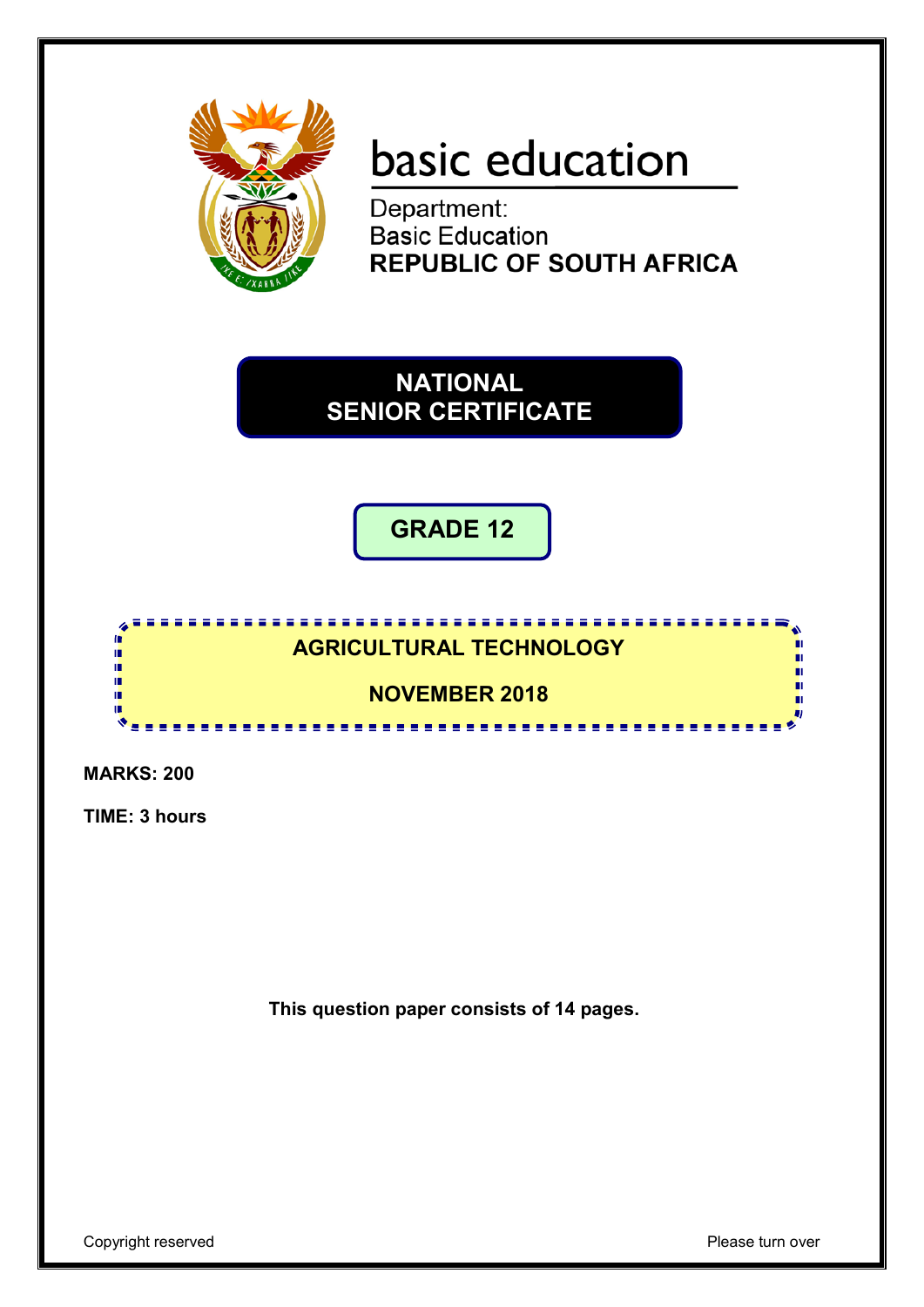#### **INSTRUCTIONS AND INFORMATION**

- 1. GENERAL INSTRUCTIONS AND INFORMATION
	- 1.1 This question paper consists of TWO sections, namely SECTION A and SECTION B.
	- 1.2 BOTH sections are COMPULSORY.
	- 1.3 Answer ALL the questions in the ANSWER BOOK.
	- 1.4 Number the answers correctly according to the numbering system used in this question paper.
	- 1.5 You may use a non-programmable calculator.
	- 1.6 Write neatly and legibly.
- 2. SECTION A: SHORT QUESTIONS
	- 2.1 This section consists of THREE questions.
	- 2.2 Follow the instructions when answering the questions.
- 3. SECTION B: STRUCTURED LONG QUESTIONS
	- 3.1 This section consists of FIVE questions.
	- 3.2 Start EACH question on a NEW page.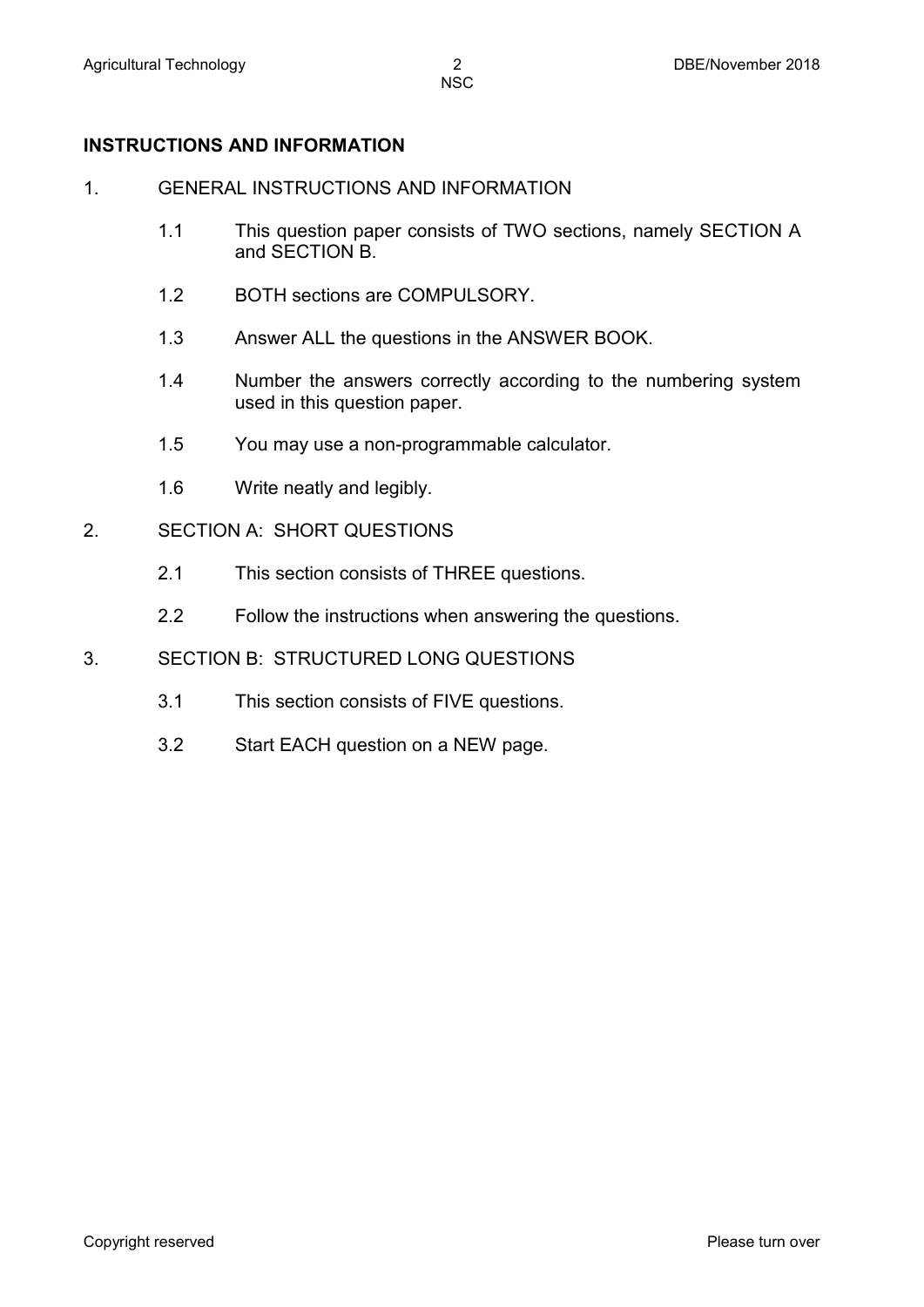#### **SECTION A**

#### **QUESTION 1**

- 1.1 Various options are provided as possible answers to the following questions. Choose the answer and write only the letter (A–D) next to the question numbers (1.1.1 to 1.1.10) in the ANSWER BOOK, e.g. 1.1.11 D.
	- 1.1.1 A method to protect the rotor of a wind turbine from mechanical damage during strong winds:
		- A Disengage the gearbox.
		- B Turn the head towards the wind.
		- $\mathsf{C}$ Change the pitch of the blades.
		- D Use the hydraulic brake.
	- 1.1.2 … is a semi-conductive material used in the manufacturing of a solar cell.
		- A Perspex
		- B Rubber
		- C **Brass**
		- D. **Silicon**
	- 1.1.3 The function of the inserted gas used during MIG welding is to …
		- A cool the welded joint.
		- B shield the welding run from oxygen.
		- $\mathcal{C}$ warm the metal to be welded.
		- D blow away the slag.
	- 1.1.4 The U-shaped pipes of centre-pivot irrigation systems on which the sprayers hang are generally known as ...
		- A elbows.
		- B extensions.
		- C jets.
		- D goose necks.
	- 1.1.5 Which ONE of the following processes can NOT be used to join copper pipes?
		- A Hard soldering
		- B MIG welding
		- C Silver soldering
		- D Soft soldering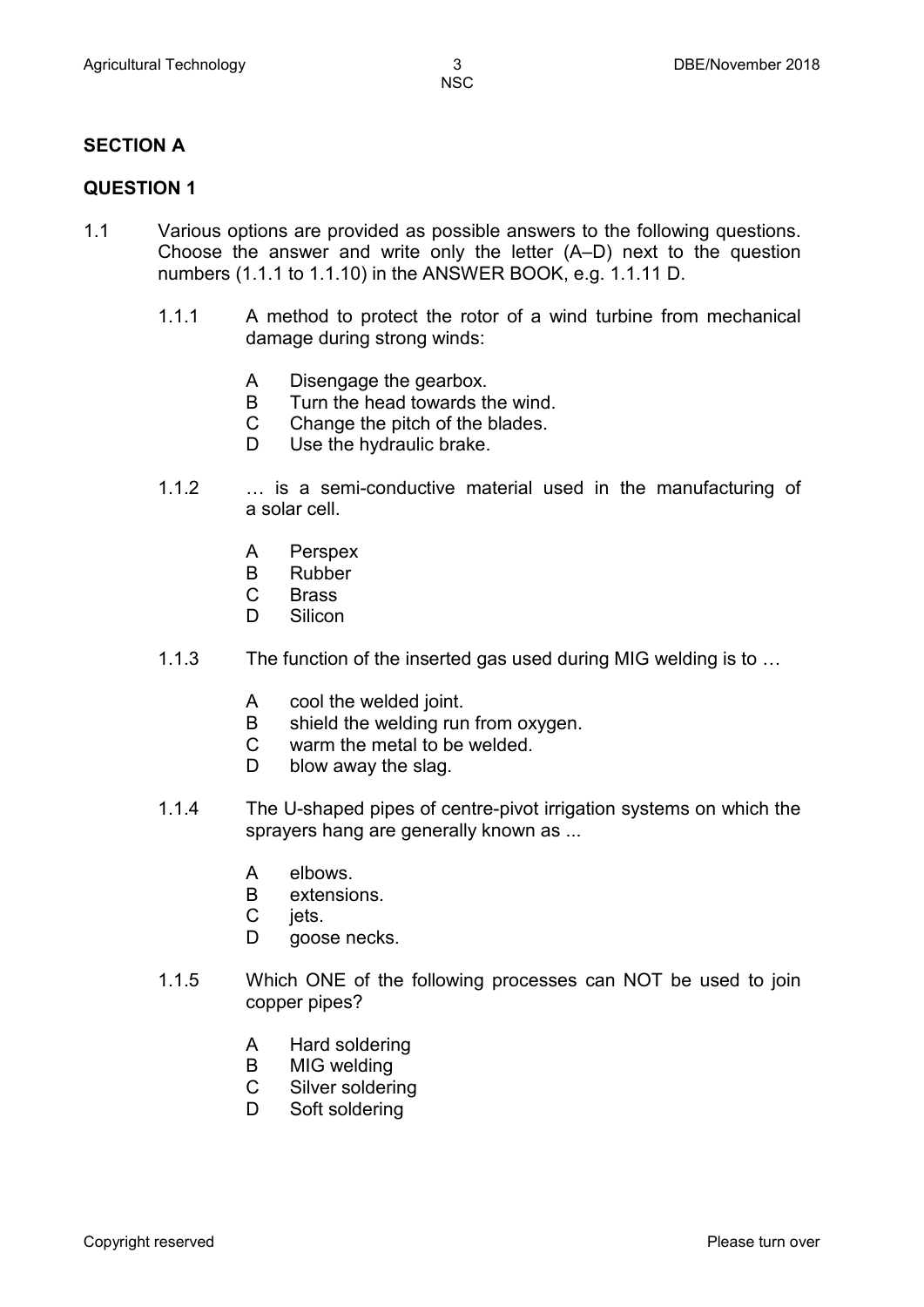- 1.1.6 Which ONE of the following is NOT considered to be a running cost with regard to tractor expenses?
	- A **Depreciation**
	- B Labour
	- C **Repairs**
	- D Supervisor expenses
- 1.1.7 … smoke from an exhaust indicates that water is leaking into the combustion chamber of the engine.
	- A Blue
	- B Black
	- C **White**
	- D Grey
- 1.1.8 A function of the differential lock on a tractor:
	- A Disconnects both wheels in an emergency
	- B Disconnects the gearbox from the engine
	- $\mathcal{C}$ Prevents one of the wheels from sliding
	- D. Allows the tractor to reverse
- 1.1.9 A … is NOT used when a plough is connected to a tractor.
	- A top link
	- B lifting arm
	- C universal joint
	- D. stabiliser chain
- 1.1.10 Which ONE of the following is NOT harmful to the operator when cutting with a plasma cutting apparatus?
	- A Inert shielding gas
	- B Ultraviolet radiation
	- $\mathcal{C}$ Poisonous welding gases
	- D Hot metal sparks  $(10 \times 2)$   $(20)$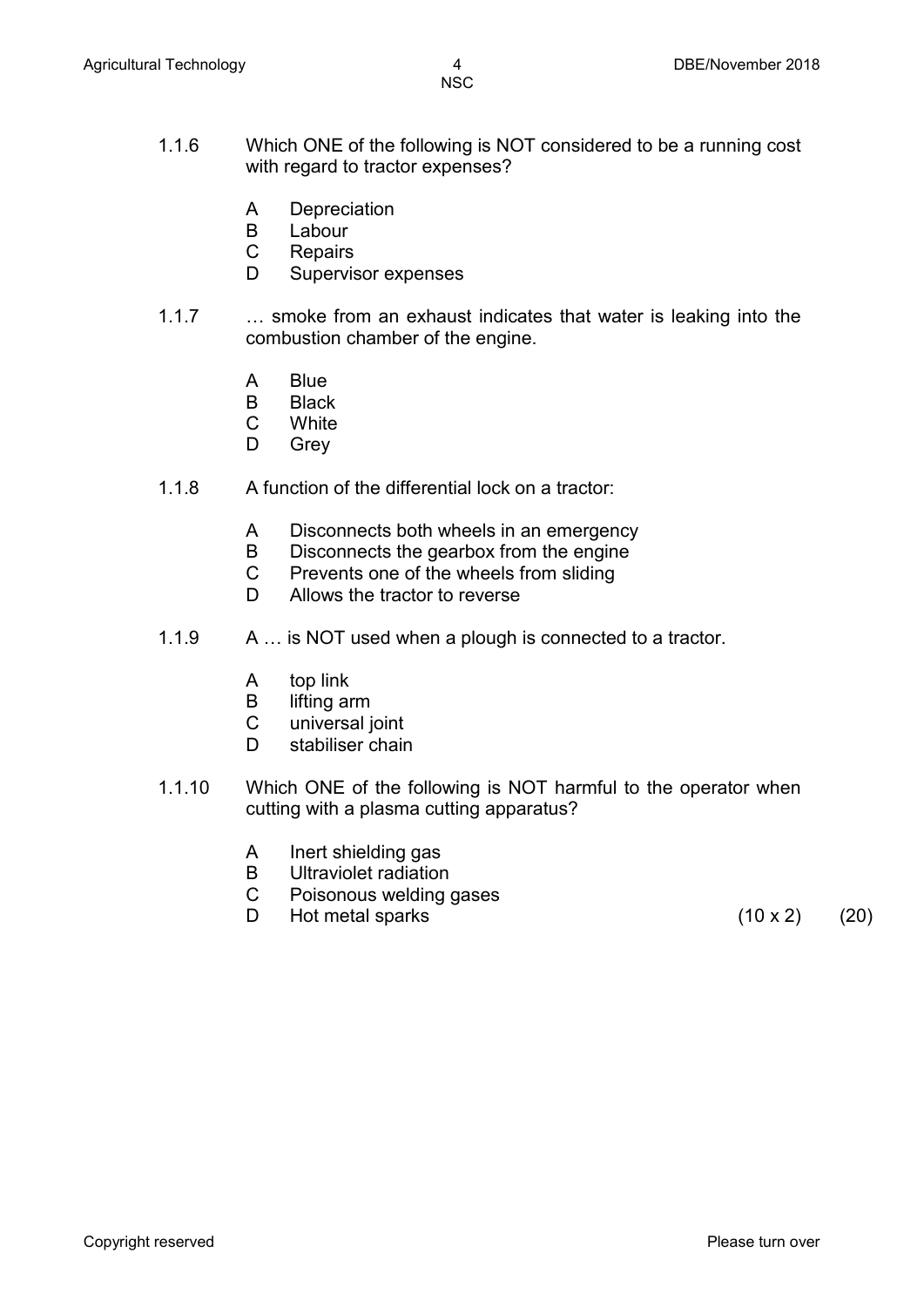- 1.2 Change the UNDERLINED word(s) in each of the following statements to make the statements TRUE. Write only the word(s) next to the question numbers (1.2.1 to 1.2.5) in the ANSWER BOOK, e.g. 1.2.6 Tractor.
	- 1.2.1 A venturi regulates the flow of water in one direction.
	- 1.2.2 The tension of the baler is the exact moment when the needles of the ram-type baler lift the binding rope so that the compressed hay can be bound.
	- 1.2.3 A generator is used to change direct current to alternating current.
	- 1.2.4 The rotor facilitates the feeding process into the hammer mill.
	- 1.2.5 Lubrication for a bearing is added through a grease nozzle. (5 x 2) (10)
- 1.3 Choose a word/term from COLUMN B that matches the description in COLUMN A. Write down only the letter (A–H) next to the question numbers (1.3.1 to 1.3.5) in the ANSWER BOOK, e.g. 1.3.6 I.

|       | <b>COLUMN A</b>                                                          |              | <b>COLUMN B</b> |
|-------|--------------------------------------------------------------------------|--------------|-----------------|
| 1.3.1 | The most common friction material<br>that can be used as a clutch plate  | $\mathsf{A}$ | asbestos        |
|       | lining                                                                   | B            | brass           |
| 1.3.2 | A low viscosity fluid that can be<br>transformed to a tough flexible     | C            | resin           |
|       | solid by adding a hardening agent                                        | D            | glass fibre     |
| 1.3.3 | The material suitable for the<br>manufacturing of ship propellers        | Е            | polystyrene     |
|       | due to its resistance to seawater<br>corrosion                           | F            | porcelain       |
| 1.3.4 | This material is used to make the                                        | G            | rubber          |
|       | hull of a ski boat                                                       | Н            | bronze          |
| 1.3.5 | A material used in the<br>manufacturing of irrigation sprinkler<br>heads |              |                 |

 $(5 \times 2)$  (10)

### **TOTAL SECTION A: 40**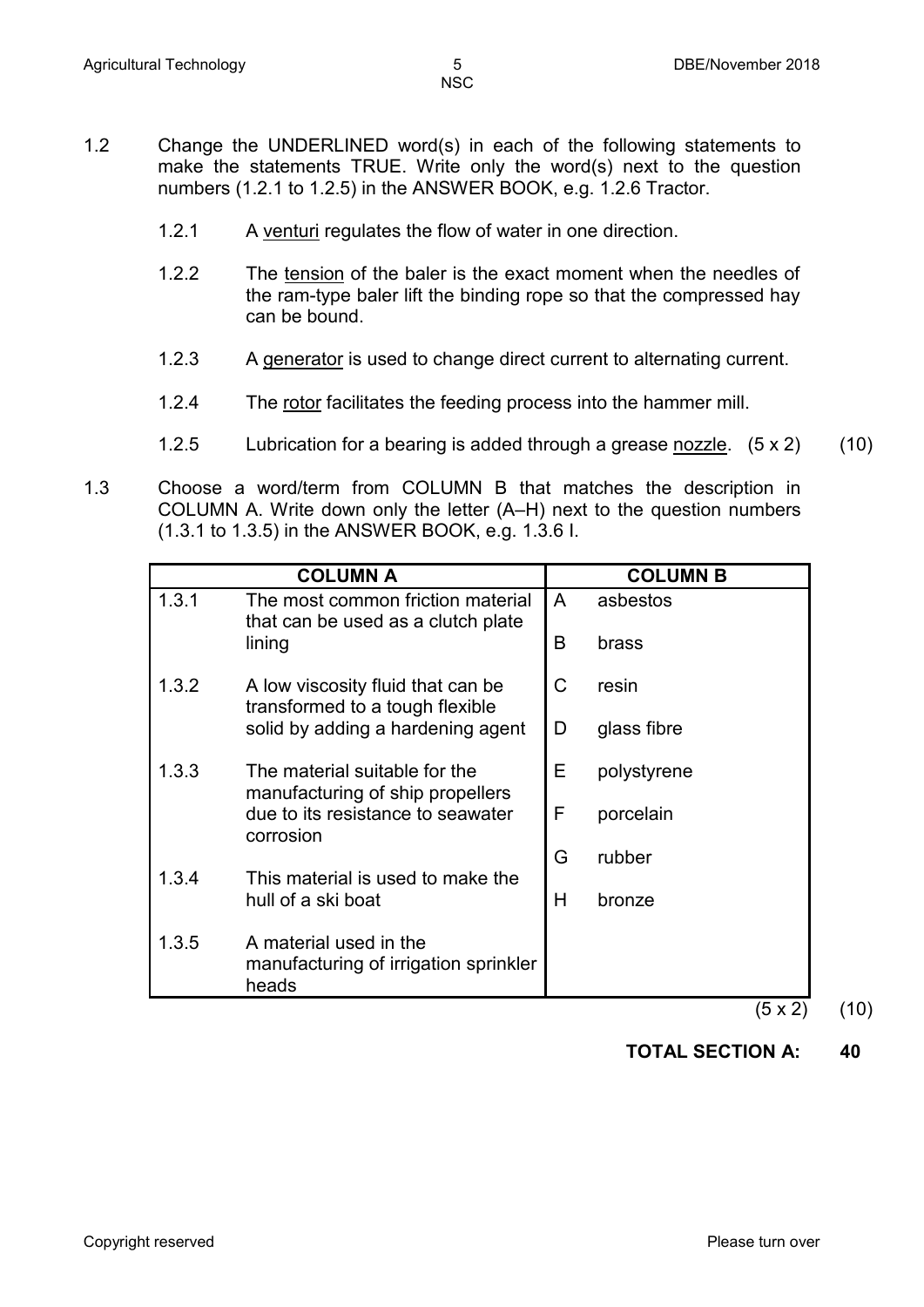#### **SECTION B**

#### **QUESTION 2: MATERIALS AND STRUCTURES**

#### **(Start this question on a NEW page.)**

2.1 Knowledge of the different metals that are used on a farm is important for successful manufacturing and maintenance processes.

| 2.1.1 | Name TWO alloy elements that decrease magnetism in stainless<br>steel. | (2) |
|-------|------------------------------------------------------------------------|-----|
| 2.1.2 | State THREE properties of copper.                                      | (3) |
| 2.1.3 | Describe TWO requirements that determine the composition of<br>brass.  | (2) |
| 2.1.4 | State THREE properties of tin.                                         | (3) |

2.2 Answer the questions below that refer to adhesives.



|     | 2.2.1                                                                                                                                     | Describe the term elasticity with regard to adhesives.                 | (2) |
|-----|-------------------------------------------------------------------------------------------------------------------------------------------|------------------------------------------------------------------------|-----|
|     | 2.2.2                                                                                                                                     | Recommend THREE methods to improve the strength of an<br>adhesive.     | (3) |
| 2.3 | glass fibre.                                                                                                                              | Name THREE safety aspects which must be considered when working with   | (3) |
| 2.4 |                                                                                                                                           | State THREE advantages of Vesconite.                                   | (3) |
| 2.5 |                                                                                                                                           | Name THREE substances that do NOT have an influence on Teflon coating. | (3) |
| 2.6 | Insulation material used in the roofs of farm buildings must adhere to certain<br>safety standards. Name THREE of these safety standards. |                                                                        | (3) |
|     |                                                                                                                                           |                                                                        |     |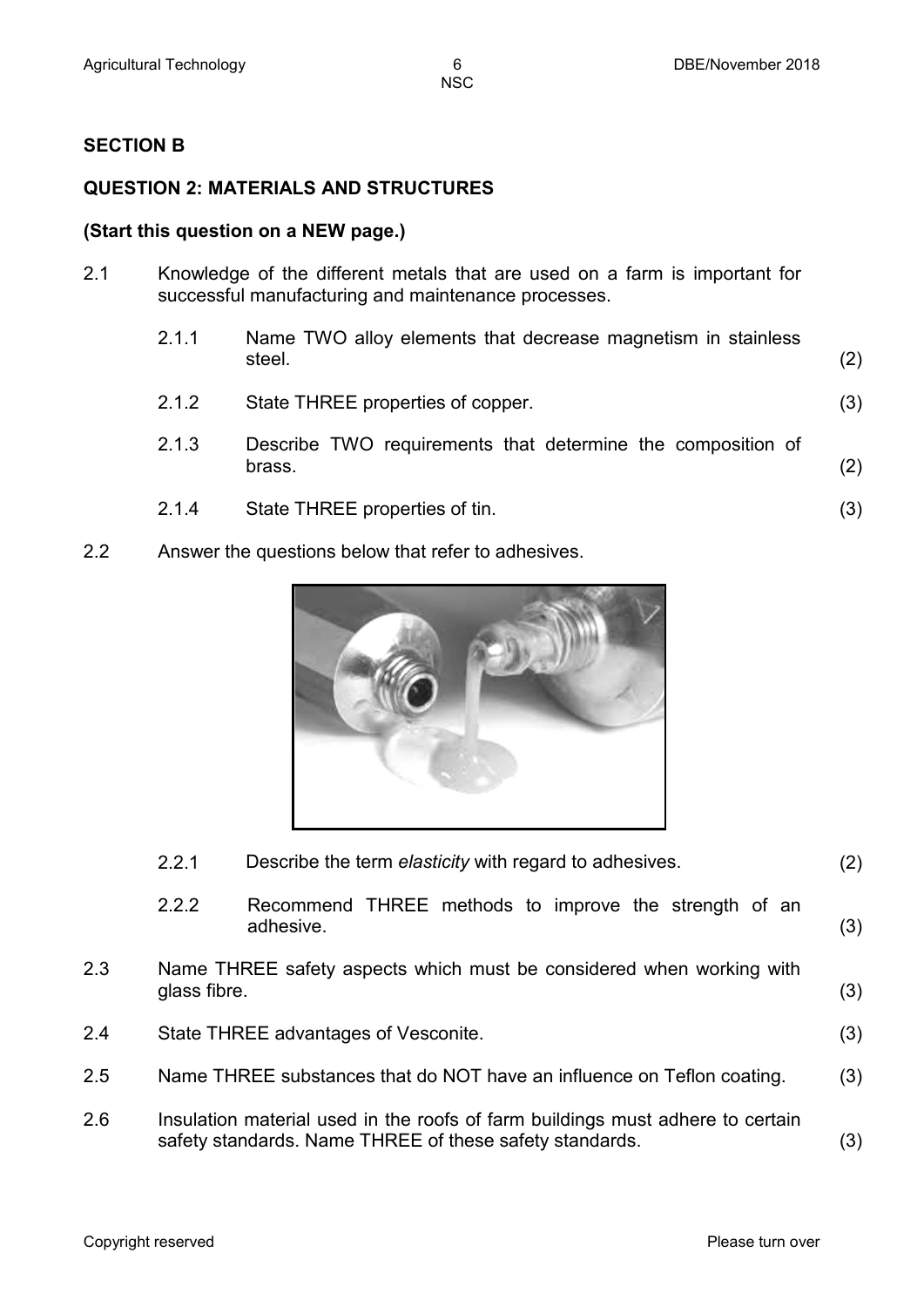2.7 Proper safety fences play an important role in farm security.

| 2.7.1 | Identify THREE causes of short circuits that can appear on electric<br>fences.              | (3)         |
|-------|---------------------------------------------------------------------------------------------|-------------|
| 2.7.2 | Where must safety signs be placed on an electric fence, according<br>to safety regulations? | (2)         |
| 2.7.3 | State THREE functions of the material that covers underground<br>electric cables.           | (3)<br>[35] |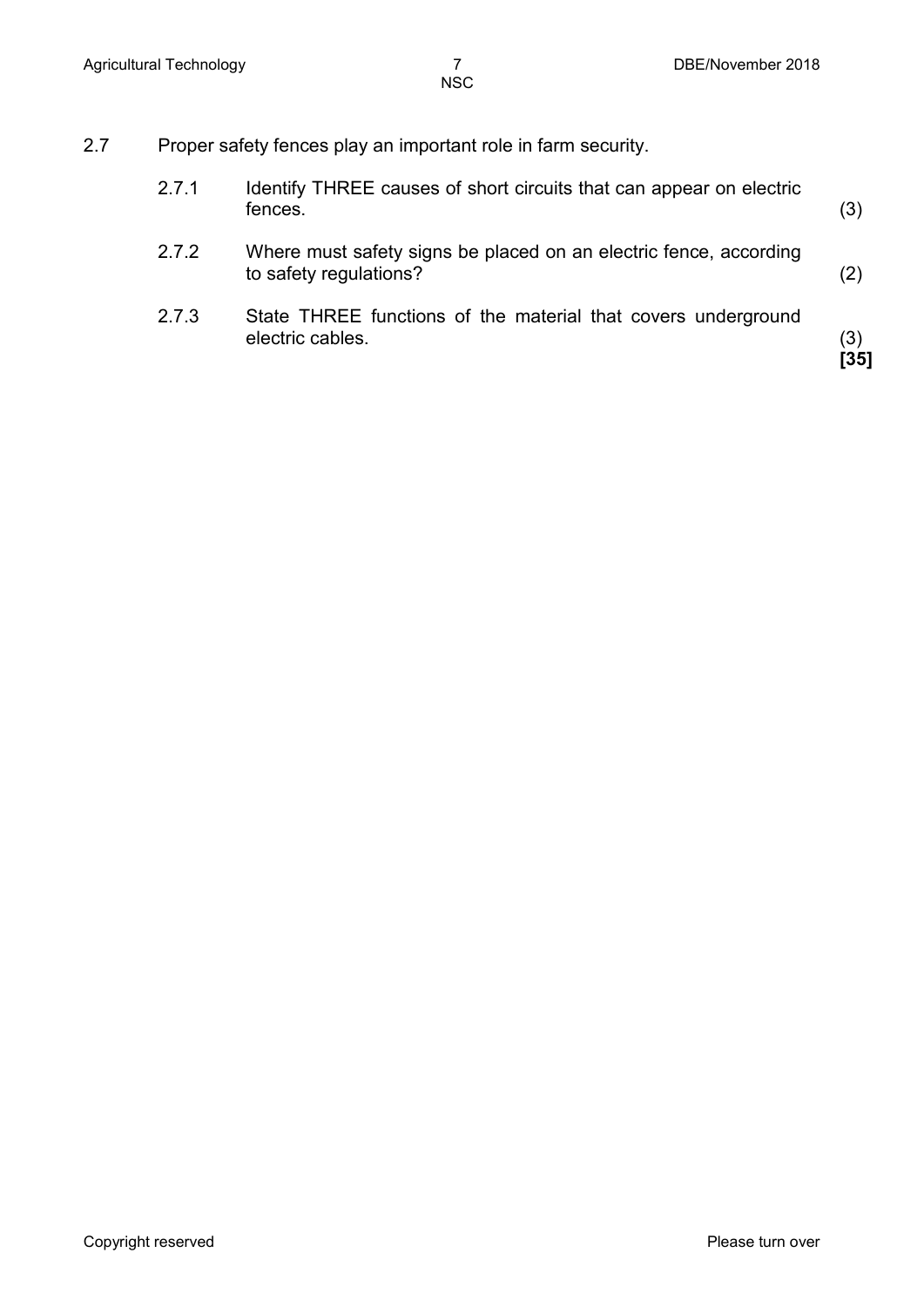#### **QUESTION 3: ENERGY**

#### **(Start this question on a NEW page.)**

3.1 Study the photograph of a wind turbine below and answer the questions that follow.



|     | 3.1.1 | Explain to a farmer FOUR requirements of a suitable location to<br>install a wind turbine.                        | (4)         |
|-----|-------|-------------------------------------------------------------------------------------------------------------------|-------------|
|     | 3.1.2 | Describe THREE advantages of wind energy.                                                                         | (3)         |
| 3.2 |       | State FOUR factors that will have a negative influence on the efficiency of<br>a photovoltaic solar panel system. | (4)         |
| 3.3 |       | Name TWO problems that can be associated with the generation of<br>geothermal energy.                             | (2)         |
| 3.4 |       | Describe the material that is suitable for the manufacturing of biofuel.                                          | (2)         |
| 3.5 |       | Name TWO processes that are used in the manufacturing of ethanol.                                                 | (2)         |
| 3.6 |       | Describe THREE advantages of methanol as an alternative fuel.                                                     | (3)<br>[20] |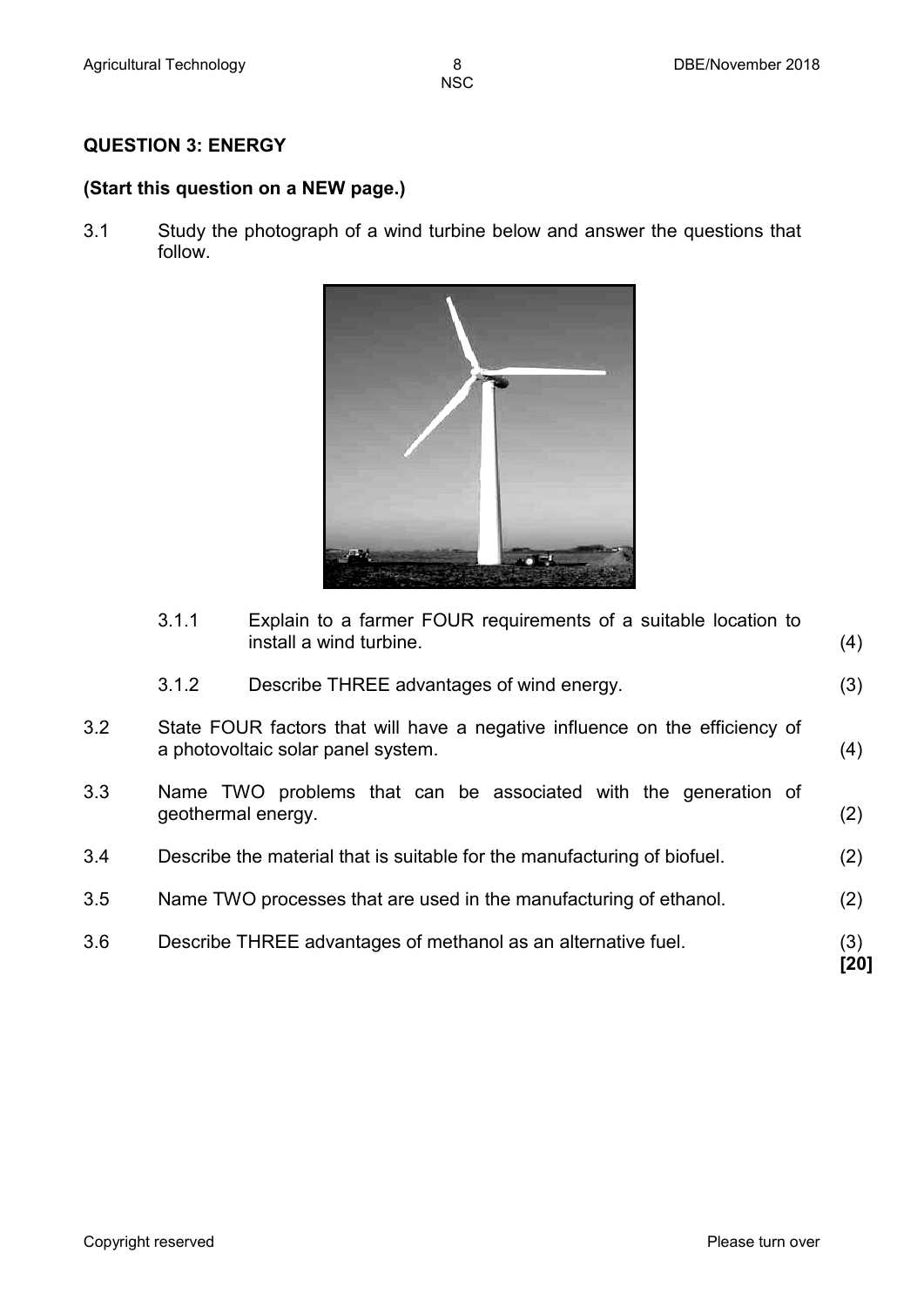#### **QUESTION 4: SKILLS AND CONSTRUCTION PROCESSES**

#### **(Start this question on a NEW page.)**

4.1 Redraw the table below in your ANSWER BOOK. Complete the table by comparing MIG welding with arc welding using the given headings.

| <b>HEADINGS</b>                 | <b>MIG WELDING</b> | <b>ARC WELDING</b> |
|---------------------------------|--------------------|--------------------|
| Welding speed                   |                    |                    |
| Formation of slag after welding |                    |                    |
| Start-up cost of equipment      |                    |                    |
| Working in windy conditions     |                    |                    |

4.2 The picture below shows a part of a MIG-welding machine.



- 4.2.1 Describe the function of the part shown above. (2)
- 4.2.2 Briefly describe FIVE safety measures that must be followed when welding with the MIG-welding machine. (5)
- 4.3 Name THREE different types of welding movements that can be considered when making an arc-welding run AND make a neat drawing of EACH welding figure. (6)
- 4.4 Describe the cutting procedure that must be followed to ensure a safe and clean cut when cutting a 10 mm steel plate with an oxyacetylene set. (4)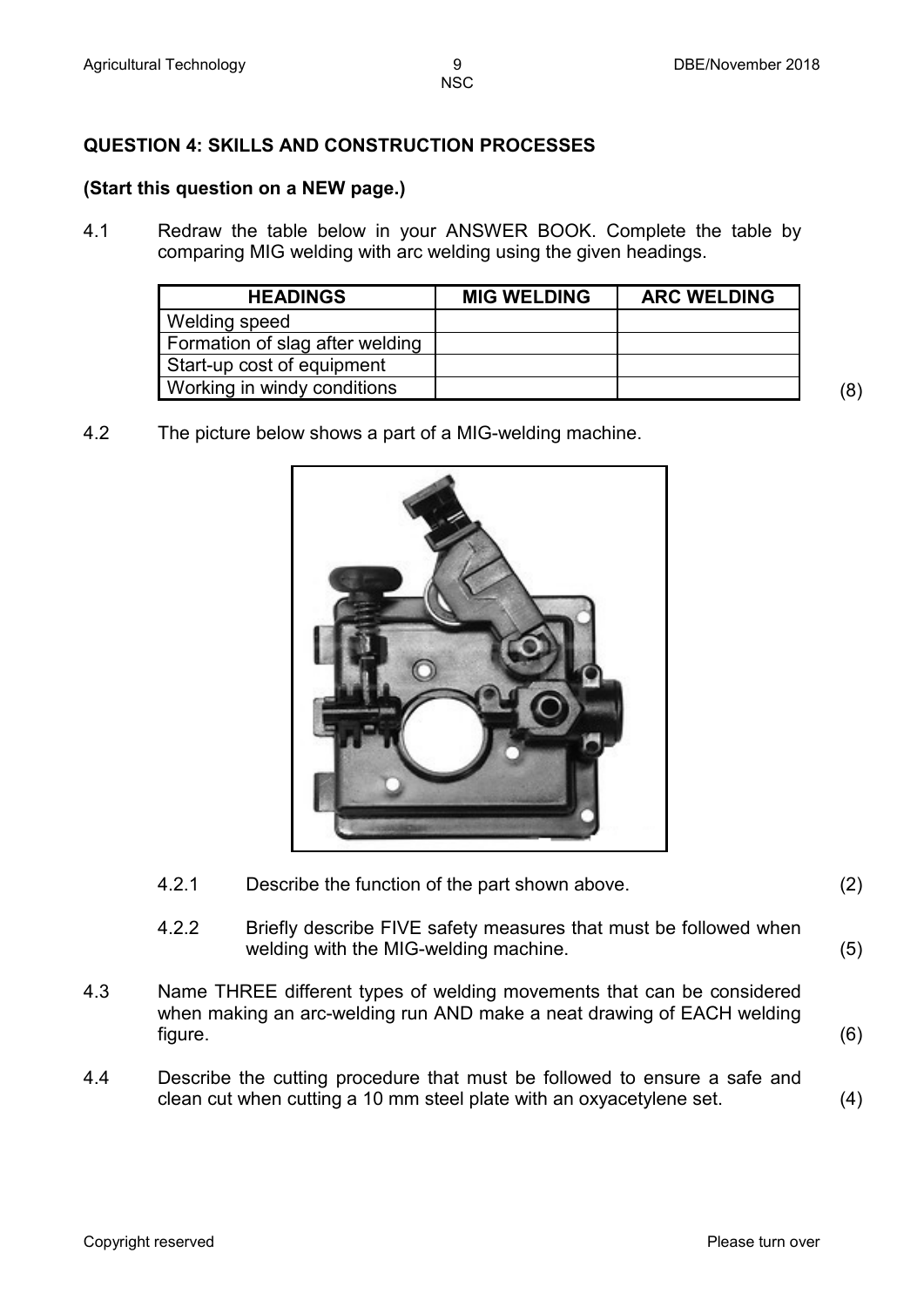4.5 Explain the influence that water or moisture has on the nozzle of the plasmacutting apparatus below.



4.6 A kraal is needed for handling cattle.

Design a cattle-handling facility consisting of ONE big holding kraal, THREE smaller kraals, ONE crush pen and functional gates. The cattle-handling facility must be able to accommodate at least 50 cattle.

INSTRUCTIONS:

- Your design must be effective and functional.
- The gates must ensure the effective handling of the cattle.
- The crush pen must be positioned in such a way that the cattle can easily enter without excessive handling.
- Your design must facilitate effective and quick handling of the cattle. (8)

**[35]**

(2)

Copyright reserved **Please turn over the Copyright reserved** Please turn over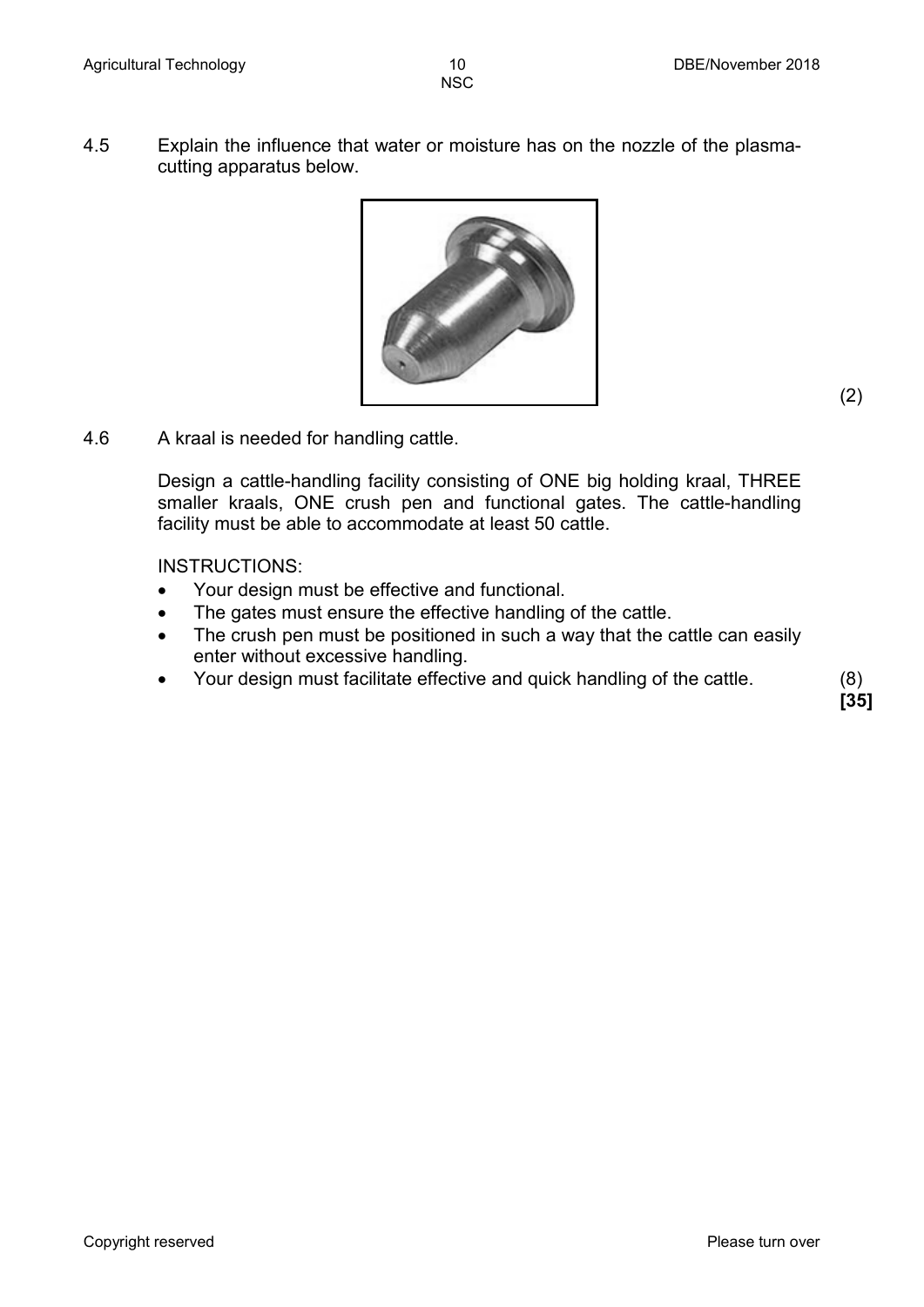#### **QUESTION 5: TOOLS, IMPLEMENTS AND EQUIPMENT**

#### **(Start this question on a NEW page.)**

5.1 The picture below shows a plough connected to a tractor.



- 5.1.1 Name and explain THREE factors that have an influence on the depth control system of a tractor. (6)
- 5.1.2 State THREE items on a tractor that the driver must inspect before starting the tractor. (3)
- 5.2 Describe FIVE advantages of modern combine harvesters over manual harvesting methods. (5)
- 5.3 Name FOUR requirements that safety screens on farm machinery must  $\mathsf{complex}$  with.  $\tag{4}$
- 5.4 Diagrams **A** and **B** below show two different safety devices that are installed on farm machines.



- 5.4.1 Choose the correct device (**A** or **B**), found on a ripper, to protect the teeth from breaking when it gets stuck behind a big rock or plant root. (1)
	-
- 5.4.2 State THREE functions of the slip clutch found in the drive mechanism of a baler. (3)

5.4.3 Name the part in diagram **B** that enables the drive shaft connected to the slip clutch to work at an angle. (1)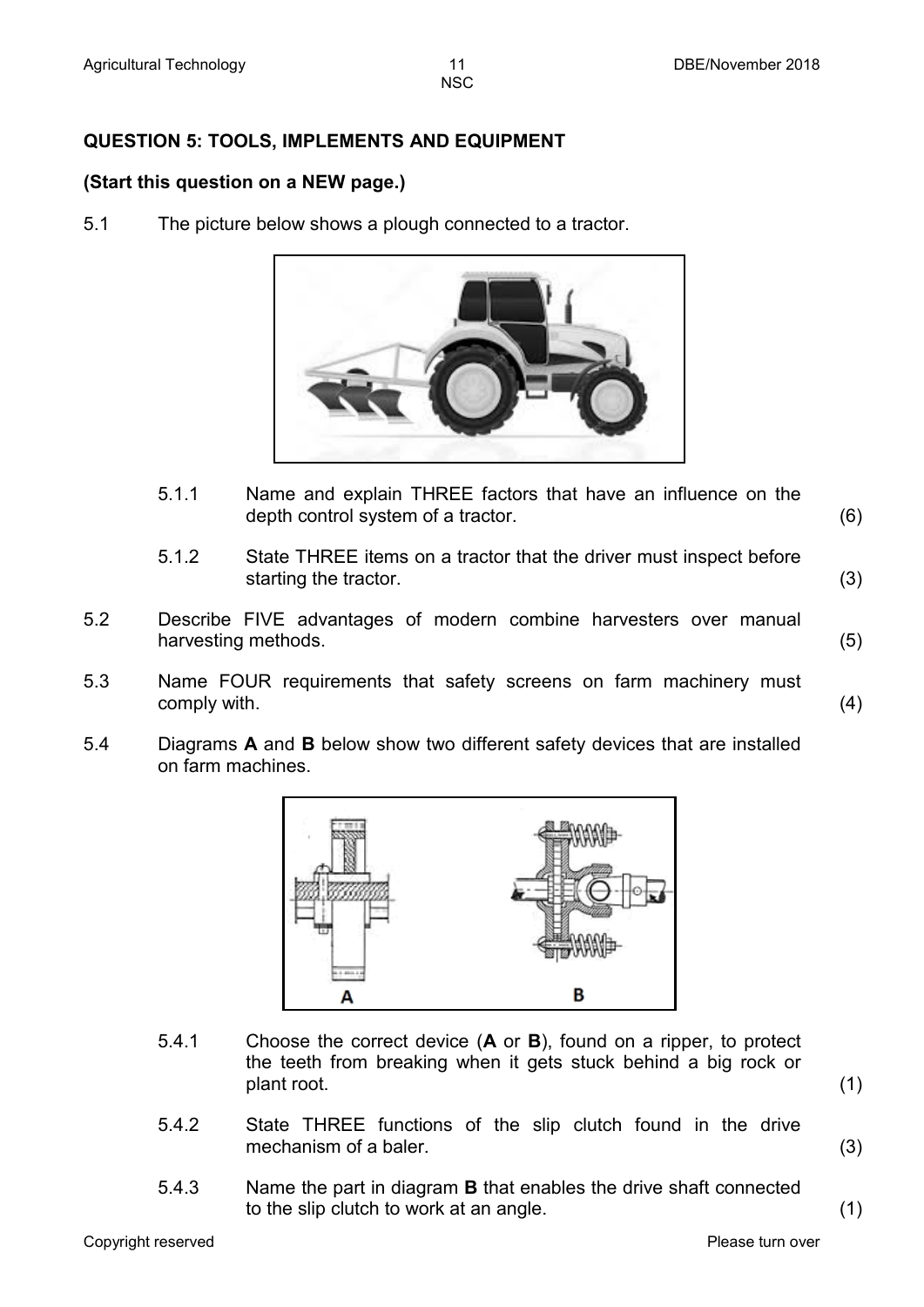- 5.5 State FIVE factors that must be taken into consideration when planning the purchase of a new tractor. (5)
- 5.6 Redraw the table below in your ANSWER BOOK. Complete the table by comparing V-belts and flat belts under the headings that are given.

| <b>HEADINGS</b>               | V-BFI T | <b>FLAT BELT</b> |     |
|-------------------------------|---------|------------------|-----|
| Ease of installation          |         |                  |     |
| Use over long distances       |         |                  |     |
| Lengthened or shortened       |         |                  |     |
| Slip on pulleys under tension |         |                  | (8) |

5.7 Discuss in detail the effect that the presence of air has on the working of a hydraulic system. (4)

**[40]**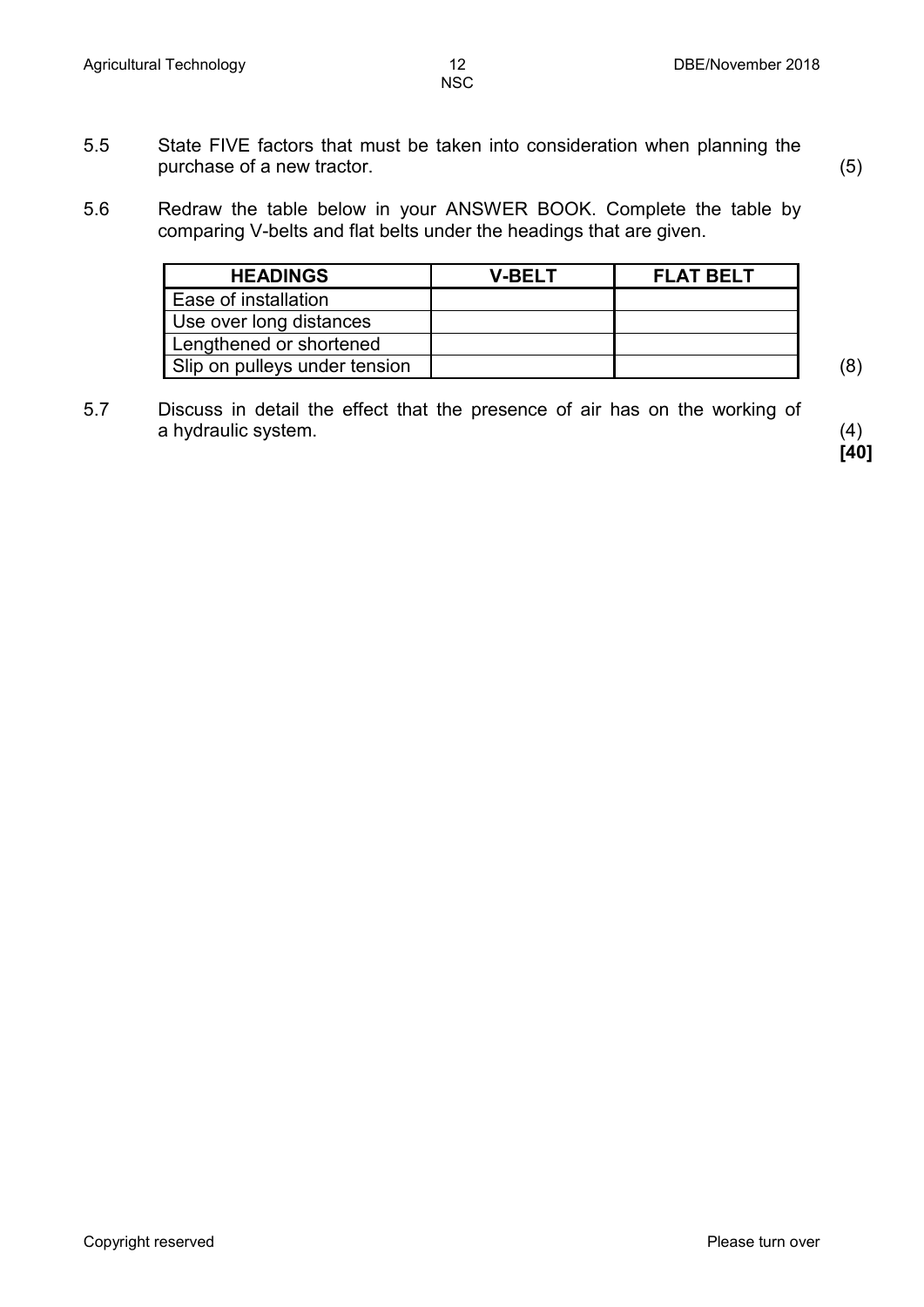#### **QUESTION 6: WATER MANAGEMENT**

#### **(Start this question on a NEW page.)**

6.1 The pictures below show TWO types of irrigation systems (**A** and **B**).



State THREE advantages of system **A** over system **B**. (3)

- 6.2 Name THREE data sources that the irrigation management mechanism smart controller – uses to determine local weather conditions. (3)
- 6.3 Recommend what a farmer should consider before choosing a type of irrigation system for a piece of land. (3)
- 6.4 Name THREE instances where flood irrigation would be preferred over sprinkler irrigation. (3)
- 6.5 Study the illustration of a septic tank drainage system below.



- 6.5.1 Identify the mistakes in the design drawing of the septic tank above. (2)
- 6.5.2 Name THREE items that must NOT be flushed down a septic tank drainage system. (3)
- 6.5.3 What will happen in a septic tank drainage system if the bacteria are destroyed? (2)